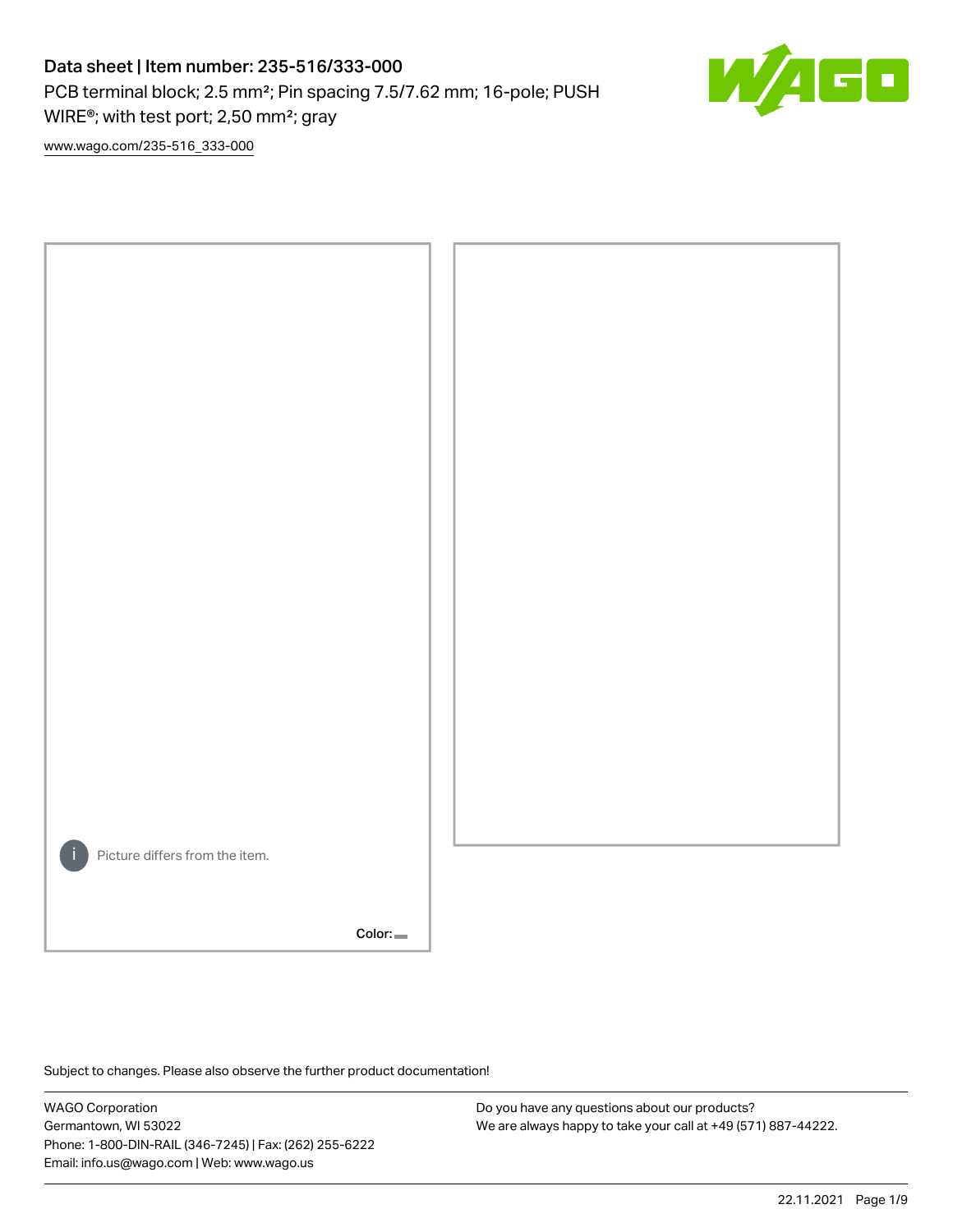

Dimensions in mm

 $L =$  (pole no. x pin spacing) + 1.5 mm

#### Item description

- $\blacksquare$  Low-profile terminal strips with screwdriver-actuated PUSH WIRE<sup>®</sup> termination
- **Push-in termination of solid conductors**
- $\blacksquare$ Double solder pins for high mechanical stability
- П Set to metric or inch pin spacing by compressing PCB terminal strips or pulling them apart

Subject to changes. Please also observe the further product documentation!

WAGO Corporation Germantown, WI 53022 Phone: 1-800-DIN-RAIL (346-7245) | Fax: (262) 255-6222 Email: info.us@wago.com | Web: www.wago.us

Do you have any questions about our products? We are always happy to take your call at +49 (571) 887-44222.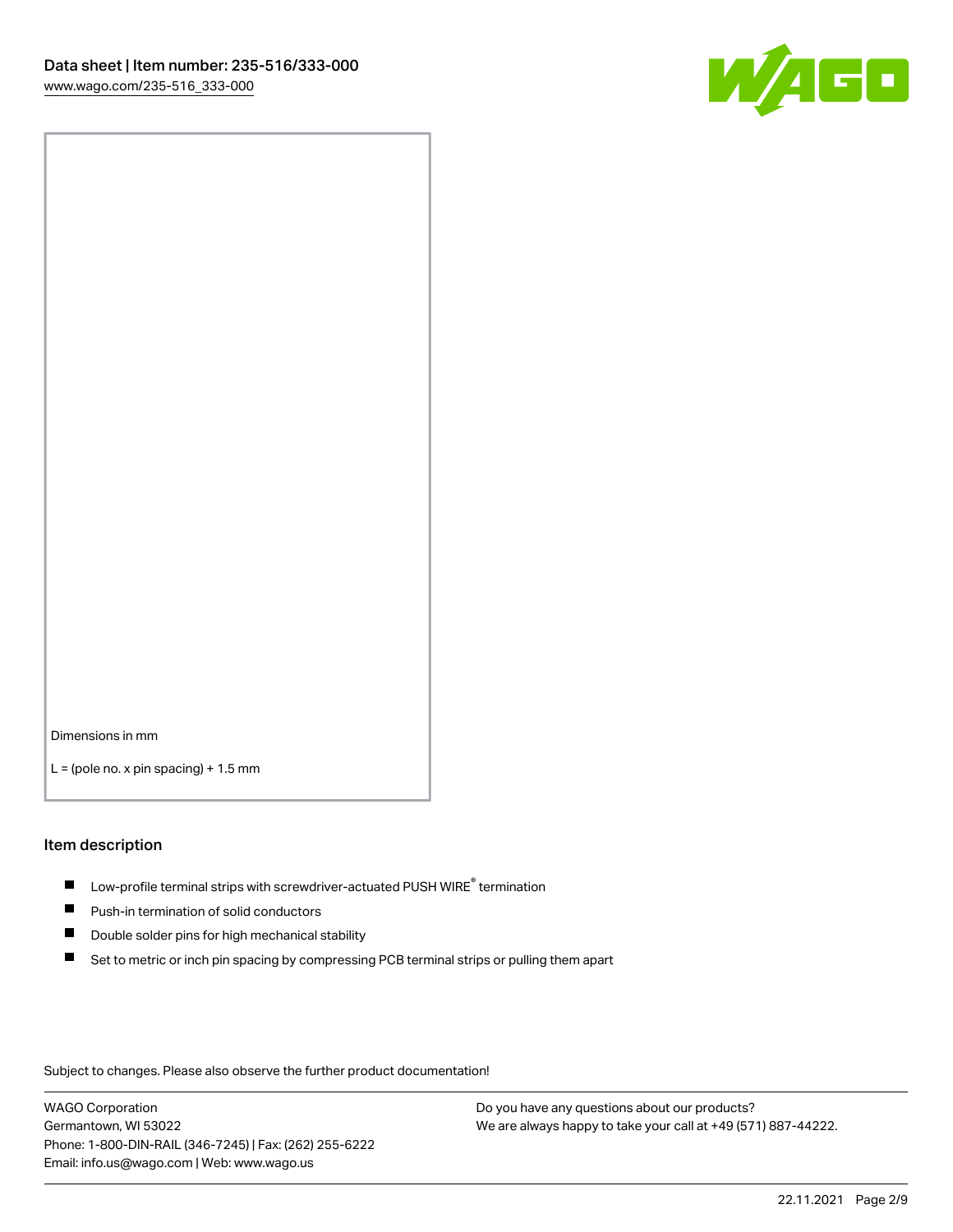

# Data

| N∩t<br>٠ |
|----------|
|----------|

| Variants: | Other pole numbers<br>Other colors<br>Terminal strips with 7.5/7.62 mm and 10/10.16 mm pin spacing<br>Mixed-color PCB connector strips<br>Direct marking<br>Versions for Exi |
|-----------|------------------------------------------------------------------------------------------------------------------------------------------------------------------------------|
|           |                                                                                                                                                                              |

### Electrical data

### IEC Approvals

| Ratings per                 | IEC/EN 60664-1                                                        |
|-----------------------------|-----------------------------------------------------------------------|
| Rated voltage (III / 3)     | 400 V                                                                 |
| Rated surge voltage (III/3) | 6 <sub>k</sub> V                                                      |
| Rated voltage (III/2)       | 630 V                                                                 |
| Rated surge voltage (III/2) | 6 kV                                                                  |
| Nominal voltage (II/2)      | 1000 V                                                                |
| Rated surge voltage (II/2)  | 6 <sub>k</sub> V                                                      |
| Rated current               | 17.5A                                                                 |
| Legend (ratings)            | $(III / 2)$ $\triangle$ Overvoltage category III / Pollution degree 2 |

## UL Approvals

| Approvals per                  | UL 1059 |
|--------------------------------|---------|
| Rated voltage UL (Use Group B) | 300 V   |
| Rated current UL (Use Group B) | 10 A    |
| Rated voltage UL (Use Group D) | 300 V   |
| Rated current UL (Use Group D) | 10 A    |

### CSA Approvals

| Rated voltage CSA (Use Group B) | 300 V |
|---------------------------------|-------|
| Rated current CSA (Use Group B) |       |

### Connection data

| Total number of connection points |  |
|-----------------------------------|--|
| Total number of potentials        |  |

Subject to changes. Please also observe the further product documentation!

| <b>WAGO Corporation</b>                                | Do you have any questions about our products?                 |
|--------------------------------------------------------|---------------------------------------------------------------|
| Germantown, WI 53022                                   | We are always happy to take your call at +49 (571) 887-44222. |
| Phone: 1-800-DIN-RAIL (346-7245)   Fax: (262) 255-6222 |                                                               |
| Email: info.us@wago.com   Web: www.wago.us             |                                                               |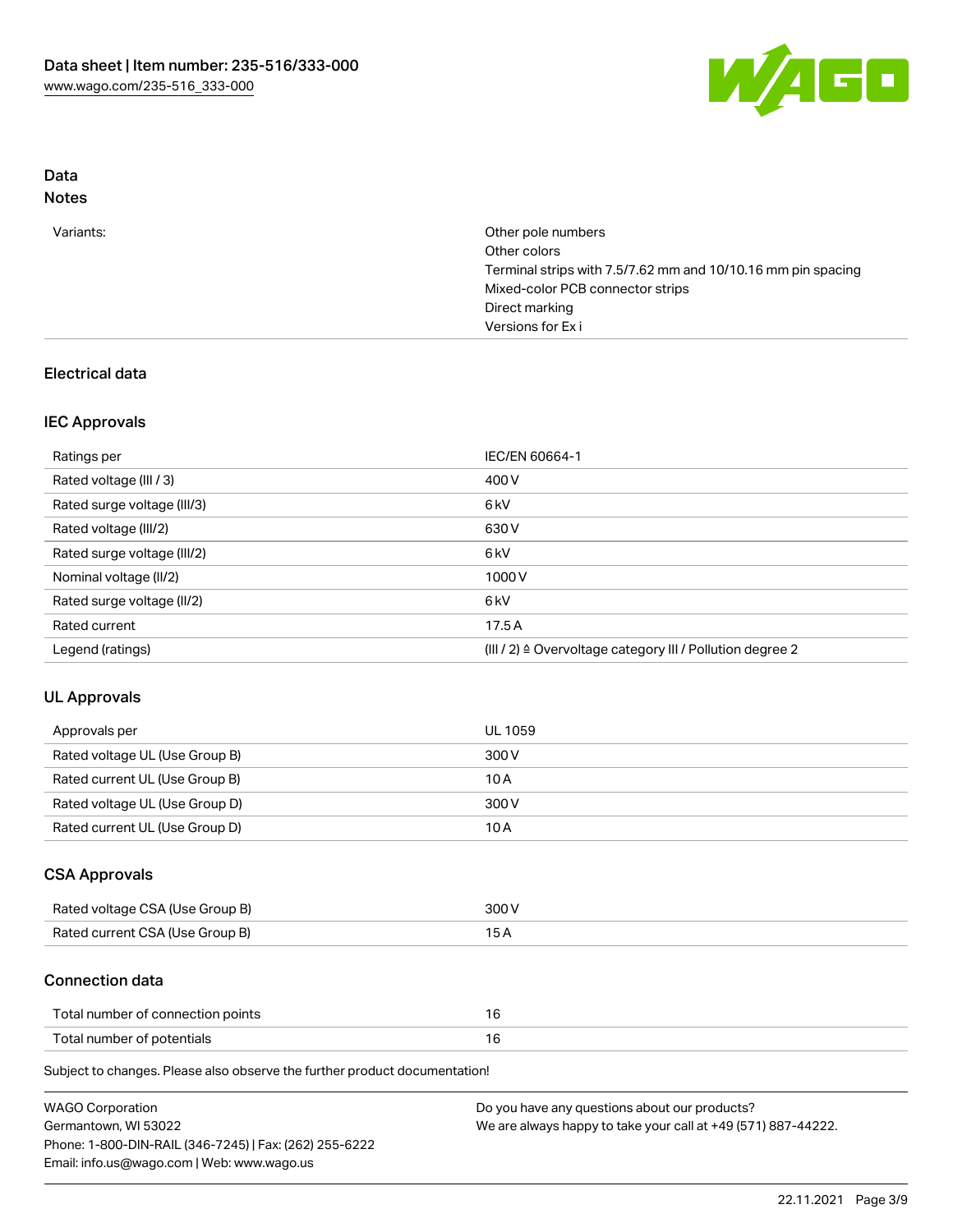W/4GO

| Number of connection types |  |
|----------------------------|--|
| Number of levels           |  |

#### Connection 1

#### Connection technology PUSH WIRE®

| ັ                                                 | <b>PUSH WIRE</b>                       |
|---------------------------------------------------|----------------------------------------|
| Actuation type                                    | Operating tool                         |
| Solid conductor                                   | $0.5$ 2.5 mm <sup>2</sup> / 20  14 AWG |
| Fine-stranded conductor; with insulated ferrule   | $0.251.5$ mm <sup>2</sup>              |
| Fine-stranded conductor; with uninsulated ferrule | $0.251.5$ mm <sup>2</sup>              |
| Strip length                                      | $910$ mm $/0.350.39$ inch              |
| Conductor connection direction to PCB             | 0°                                     |
| Number of poles                                   | 16                                     |
|                                                   |                                        |

## Physical data

| Pin spacing                          | 7.5/7.62 mm / 0.295/0.3 inch |
|--------------------------------------|------------------------------|
| Width                                | 121.5 mm / 4.783 inch        |
| Height                               | 12.8 mm / 0.504 inch         |
| Height from the surface              | 9.2 mm / 0.362 inch          |
| Depth                                | 12.5 mm / 0.492 inch         |
| Solder pin length                    | $3.6 \,\mathrm{mm}$          |
| Solder pin dimensions                | $0.8 \times 0.4$ mm          |
| Drilled hole diameter with tolerance | $1^{(+0.1)}$ mm              |

### PCB contact

| PCB Contact                         | THT                                      |
|-------------------------------------|------------------------------------------|
| Solder pin arrangement              | over the entire terminal strip (in-line) |
| Number of solder pins per potential |                                          |

### Material data

| Color                       | gray                                    |
|-----------------------------|-----------------------------------------|
| Material group              |                                         |
| Insulation material         | Polyamide (PA66)                        |
| Flammability class per UL94 | V0                                      |
| Clamping spring material    | Chrome nickel spring steel (CrNi)       |
| Contact material            | Electrolytic copper ( $E_{\text{Cl}}$ ) |

Subject to changes. Please also observe the further product documentation!

| <b>WAGO Corporation</b>                                                               | Do you have any questions about our products? |  |
|---------------------------------------------------------------------------------------|-----------------------------------------------|--|
| We are always happy to take your call at +49 (571) 887-44222.<br>Germantown, WI 53022 |                                               |  |
| Phone: 1-800-DIN-RAIL (346-7245)   Fax: (262) 255-6222                                |                                               |  |
| Email: info.us@wago.com   Web: www.wago.us                                            |                                               |  |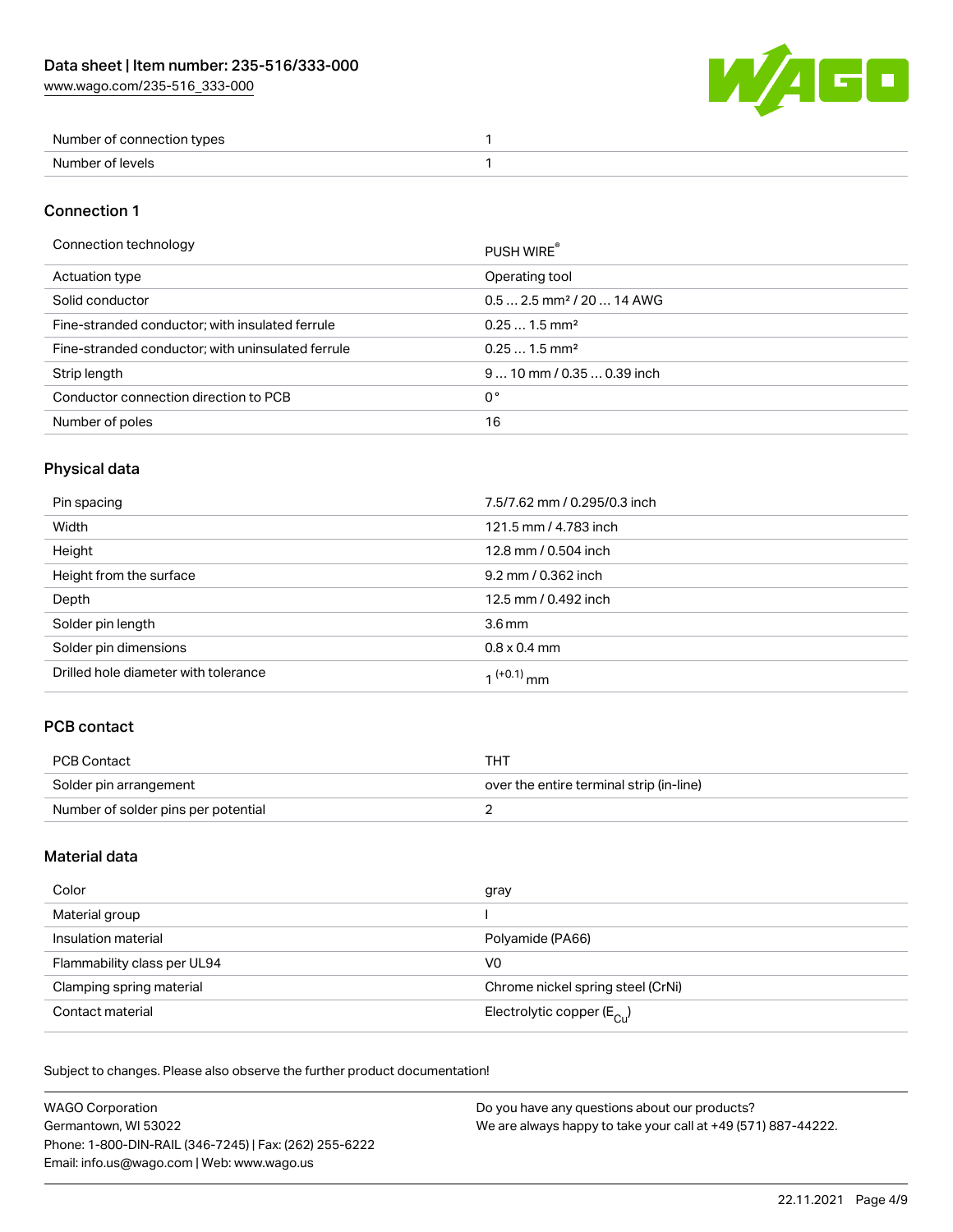[www.wago.com/235-516\\_333-000](http://www.wago.com/235-516_333-000)



| Contact plating | tin-plated        |
|-----------------|-------------------|
| Fire load       | $0.26$ MJ         |
| Weight          | 13.7 <sub>g</sub> |

#### Environmental requirements

Limit temperature range  $-60... +105$  °C

### Commercial data

| <b>Product Group</b>  | 4 (Printed Circuit) |
|-----------------------|---------------------|
| PU (SPU)              | 20 (5) Stück        |
| Packaging type        | box                 |
| Country of origin     | CН                  |
| <b>GTIN</b>           | 4044918831109       |
| Customs tariff number | 85369010000         |

### Approvals / Certificates

#### UL-Approvals

773

| <b>Additional Approval Text</b><br>Logo<br>Approval<br>name<br>E45172<br>ul<br>$\overline{\phantom{a}}$ |  | Certificate |
|---------------------------------------------------------------------------------------------------------|--|-------------|
|                                                                                                         |  |             |
|                                                                                                         |  |             |
| UL International Germany GmbH<br>$\blacksquare$                                                         |  |             |

### Optional accessories

Email: info.us@wago.com | Web: www.wago.us

| <b>Ferrules</b>                                                                                                        |                                                                                                   |                                               |                      |
|------------------------------------------------------------------------------------------------------------------------|---------------------------------------------------------------------------------------------------|-----------------------------------------------|----------------------|
| Ferrule                                                                                                                |                                                                                                   |                                               |                      |
| Item no.: 216-101<br>Ferrule; Sleeve for 0.5 mm <sup>2</sup> / AWG 22; uninsulated; electro-tin plated; silver-colored |                                                                                                   | www.wago.com/216-101                          |                      |
|                                                                                                                        | Item no.: 216-104                                                                                 |                                               | www.wago.com/216-104 |
|                                                                                                                        | Ferrule; Sleeve for 1.5 mm <sup>2</sup> / AWG 16; uninsulated; electro-tin plated; silver-colored |                                               |                      |
| Item no.: 216-106                                                                                                      |                                                                                                   |                                               |                      |
|                                                                                                                        | Ferrule; Sleeve for 2.5 mm <sup>2</sup> / AWG 14; uninsulated; electro-tin plated; silver-colored |                                               | www.wago.com/216-106 |
|                                                                                                                        | Item no.: 216-107                                                                                 |                                               |                      |
| Ferrule; Sleeve for 4 mm <sup>2</sup> / AWG 12; uninsulated; electro-tin plated                                        |                                                                                                   | www.wago.com/216-107                          |                      |
| Item no.: 216-108                                                                                                      |                                                                                                   |                                               |                      |
|                                                                                                                        | Ferrule; Sleeve for 6 mm <sup>2</sup> / AWG 10; uninsulated; electro-tin plated; silver-colored   |                                               | www.wago.com/216-108 |
|                                                                                                                        | Subject to changes. Please also observe the further product documentation!                        |                                               |                      |
| <b>WAGO Corporation</b>                                                                                                |                                                                                                   | Do you have any questions about our products? |                      |
|                                                                                                                        | Germantown, WI 53022<br>We are always happy to take your call at +49 (571) 887-44222.             |                                               |                      |
|                                                                                                                        | Phone: 1-800-DIN-RAIL (346-7245)   Fax: (262) 255-6222                                            |                                               |                      |

22.11.2021 Page 5/9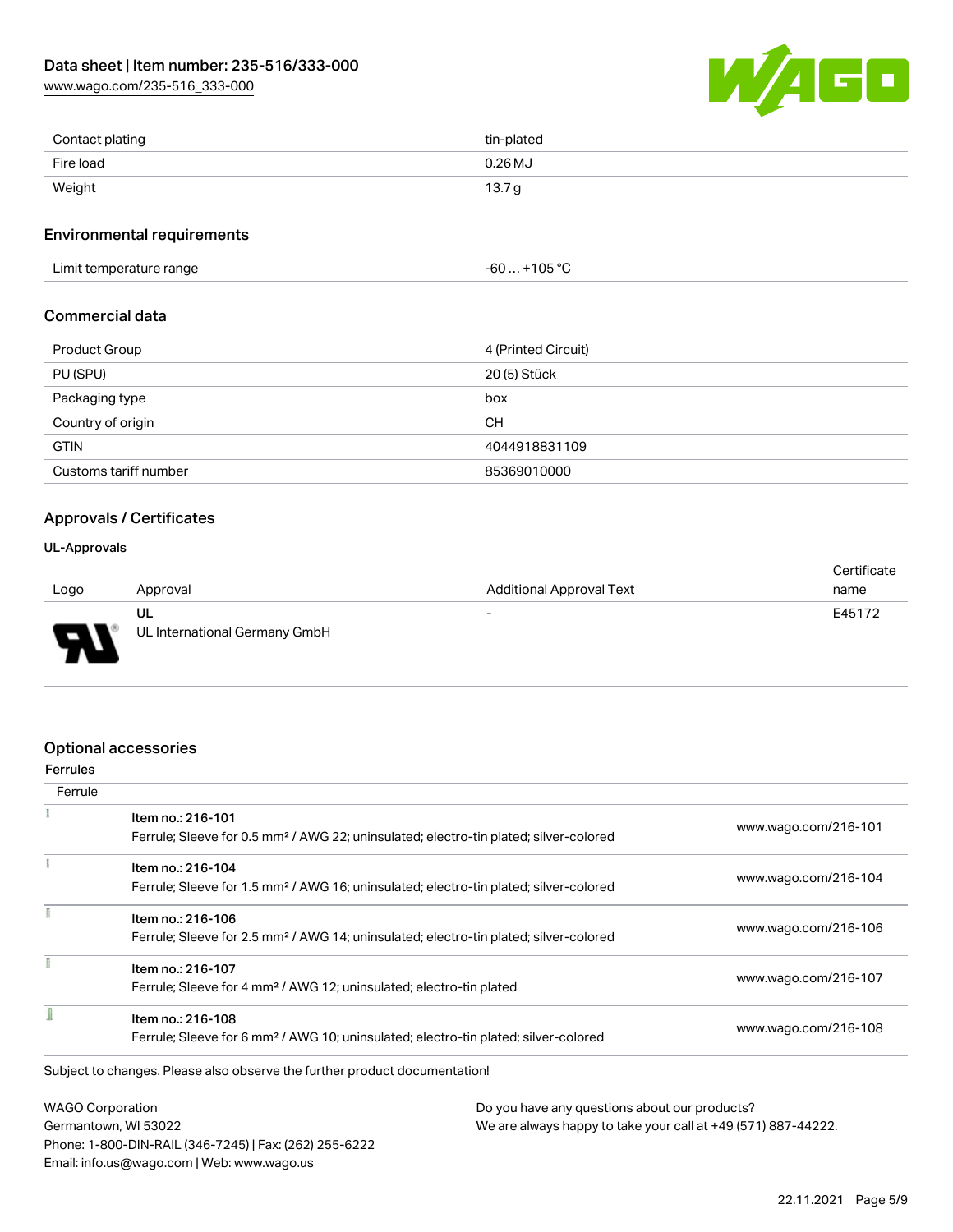Phone: 1-800-DIN-RAIL (346-7245) | Fax: (262) 255-6222

Email: info.us@wago.com | Web: www.wago.us

[www.wago.com/235-516\\_333-000](http://www.wago.com/235-516_333-000)

÷,



| ı                                               | Item no.: 216-109<br>Ferrule; Sleeve for 10 mm <sup>2</sup> / AWG 8; uninsulated; electro-tin plated                                                                               |                                                                                                                | www.wago.com/216-109 |
|-------------------------------------------------|------------------------------------------------------------------------------------------------------------------------------------------------------------------------------------|----------------------------------------------------------------------------------------------------------------|----------------------|
|                                                 | Item no.: 216-102<br>Ferrule; Sleeve for 0.75 mm <sup>2</sup> / AWG 20; uninsulated; electro-tin plated; silver-colored                                                            |                                                                                                                | www.wago.com/216-102 |
|                                                 | Item no.: 216-103<br>Ferrule; Sleeve for 1 mm <sup>2</sup> / AWG 18; uninsulated; electro-tin plated                                                                               |                                                                                                                | www.wago.com/216-103 |
| Ω                                               | Item no.: 216-110<br>Ferrule; Sleeve for 16 mm <sup>2</sup> / AWG 6; uninsulated; electro-tin plated; metallic brown                                                               |                                                                                                                | www.wago.com/216-110 |
|                                                 | Item no.: 216-123<br>Ferrule; Sleeve for 1 mm <sup>2</sup> / AWG 18; uninsulated; electro-tin plated; silver-colored                                                               |                                                                                                                | www.wago.com/216-123 |
|                                                 | Item no.: 216-122<br>Ferrule; Sleeve for 0.75 mm <sup>2</sup> / AWG 20; uninsulated; electro-tin plated; silver-colored                                                            |                                                                                                                | www.wago.com/216-122 |
|                                                 | Item no.: 216-124<br>Ferrule; Sleeve for 1.5 mm <sup>2</sup> / AWG 16; uninsulated; electro-tin plated                                                                             |                                                                                                                | www.wago.com/216-124 |
|                                                 | Item no.: 216-142<br>Ferrule; Sleeve for 0.75 mm <sup>2</sup> / 18 AWG; uninsulated; electro-tin plated; electrolytic copper; gastight<br>crimped; acc. to DIN 46228, Part 1/08.92 |                                                                                                                | www.wago.com/216-142 |
|                                                 | Item no.: 216-132<br>Ferrule; Sleeve for 0.34 mm <sup>2</sup> / AWG 24; uninsulated; electro-tin plated                                                                            |                                                                                                                | www.wago.com/216-132 |
|                                                 | Item no.: 216-121<br>Ferrule; Sleeve for 0.5 mm <sup>2</sup> / AWG 22; uninsulated; electro-tin plated; silver-colored                                                             |                                                                                                                | www.wago.com/216-121 |
|                                                 | Item no.: 216-143<br>Ferrule; Sleeve for 1 mm <sup>2</sup> / AWG 18; uninsulated; electro-tin plated; electrolytic copper; gastight<br>crimped; acc. to DIN 46228, Part 1/08.92    |                                                                                                                | www.wago.com/216-143 |
|                                                 | Item no.: 216-131<br>Ferrule; Sleeve for 0.25 mm <sup>2</sup> / AWG 24; uninsulated; electro-tin plated; silver-colored                                                            |                                                                                                                | www.wago.com/216-131 |
|                                                 | Item no.: 216-141<br>Ferrule; Sleeve for 0.5 mm <sup>2</sup> / 20 AWG; uninsulated; electro-tin plated; electrolytic copper; gastight<br>crimped; acc. to DIN 46228, Part 1/08.92  |                                                                                                                | www.wago.com/216-141 |
|                                                 | Item no.: 216-152<br>Ferrule; Sleeve for 0.34 mm <sup>2</sup> / AWG 24; uninsulated; electro-tin plated                                                                            |                                                                                                                | www.wago.com/216-152 |
|                                                 | Item no.: 216-203<br>Ferrule; Sleeve for 1 mm <sup>2</sup> / AWG 18; insulated; electro-tin plated; red                                                                            |                                                                                                                | www.wago.com/216-203 |
|                                                 | Item no.: 216-206<br>Ferrule; Sleeve for 2.5 mm <sup>2</sup> / AWG 14; insulated; electro-tin plated; blue                                                                         |                                                                                                                | www.wago.com/216-206 |
|                                                 | Item no.: 216-207<br>Ferrule; Sleeve for 4 mm <sup>2</sup> / AWG 12; insulated; electro-tin plated; gray                                                                           |                                                                                                                | www.wago.com/216-207 |
|                                                 | Item no.: 216-202<br>Ferrule; Sleeve for 0.75 mm <sup>2</sup> / 18 AWG; insulated; electro-tin plated; gray                                                                        |                                                                                                                | www.wago.com/216-202 |
|                                                 | Subject to changes. Please also observe the further product documentation!                                                                                                         |                                                                                                                |                      |
| <b>WAGO Corporation</b><br>Germantown, WI 53022 |                                                                                                                                                                                    | Do you have any questions about our products?<br>We are always happy to take your call at +49 (571) 887-44222. |                      |

22.11.2021 Page 6/9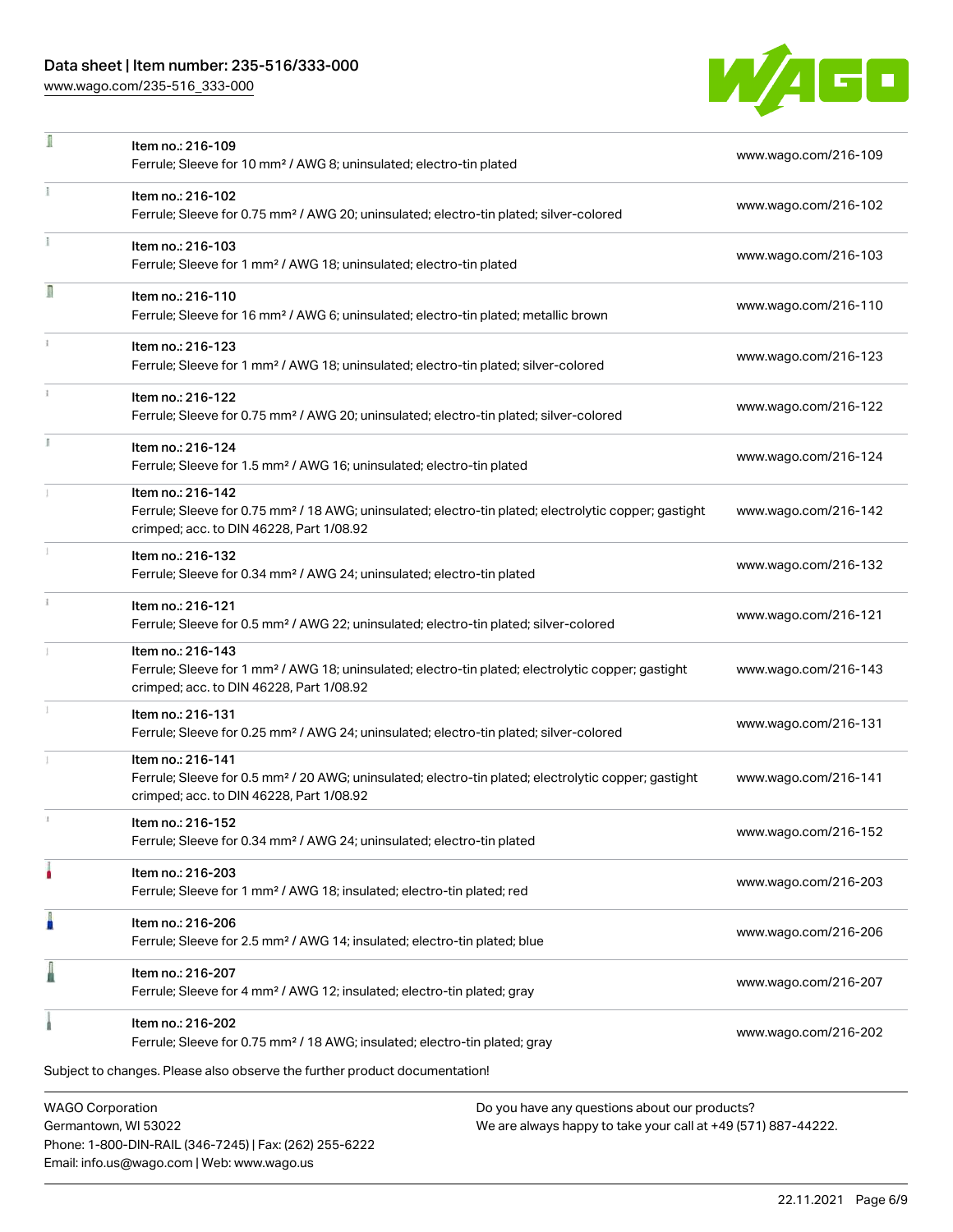[www.wago.com/235-516\\_333-000](http://www.wago.com/235-516_333-000)

Email: info.us@wago.com | Web: www.wago.us



|                                                 | Item no.: 216-151<br>www.wago.com/216-151<br>Ferrule; Sleeve for 0.25 mm <sup>2</sup> / AWG 24; uninsulated; electro-tin plated                                                                            |                                                                                                                |                      |
|-------------------------------------------------|------------------------------------------------------------------------------------------------------------------------------------------------------------------------------------------------------------|----------------------------------------------------------------------------------------------------------------|----------------------|
| ٨                                               | Item no.: 216-204<br>Ferrule; Sleeve for 1.5 mm <sup>2</sup> / AWG 16; insulated; electro-tin plated; black                                                                                                |                                                                                                                | www.wago.com/216-204 |
|                                                 | Item no.: 216-209<br>Ferrule; Sleeve for 10 mm <sup>2</sup> / AWG 8; insulated; electro-tin plated; red                                                                                                    |                                                                                                                | www.wago.com/216-209 |
|                                                 | Item no.: 216-205<br>Ferrule; Sleeve for 2.08 mm <sup>2</sup> / AWG 14; insulated; electro-tin plated; yellow                                                                                              |                                                                                                                | www.wago.com/216-205 |
|                                                 | Item no.: 216-144<br>Ferrule; Sleeve for 1.5 mm <sup>2</sup> / AWG 16; uninsulated; electro-tin plated; electrolytic copper; gastight<br>crimped; acc. to DIN 46228, Part 1/08.92; silver-colored          |                                                                                                                | www.wago.com/216-144 |
|                                                 | Item no.: 216-208<br>Ferrule; Sleeve for 6 mm <sup>2</sup> / AWG 10; insulated; electro-tin plated; electrolytic copper; gastight crimped; www.wago.com/216-208<br>acc. to DIN 46228, Part 4/09.90; yellow |                                                                                                                |                      |
|                                                 | Item no.: 216-201<br>Ferrule; Sleeve for 0.5 mm <sup>2</sup> / 20 AWG; insulated; electro-tin plated; white                                                                                                |                                                                                                                | www.wago.com/216-201 |
|                                                 | Item no.: 216-223<br>Ferrule; Sleeve for 1 mm <sup>2</sup> / AWG 18; insulated; electro-tin plated; red                                                                                                    |                                                                                                                | www.wago.com/216-223 |
|                                                 | Item no.: 216-210<br>Ferrule; Sleeve for 16 mm <sup>2</sup> / AWG 6; insulated; electro-tin plated; electrolytic copper; gastight crimped; www.wago.com/216-210<br>acc. to DIN 46228, Part 4/09.90; blue   |                                                                                                                |                      |
|                                                 | Item no.: 216-241<br>Ferrule; Sleeve for 0.5 mm <sup>2</sup> / 20 AWG; insulated; electro-tin plated; electrolytic copper; gastight<br>crimped; acc. to DIN 46228, Part 4/09.90; white                     |                                                                                                                | www.wago.com/216-241 |
|                                                 | Item no.: 216-242<br>Ferrule; Sleeve for 0.75 mm <sup>2</sup> / 18 AWG; insulated; electro-tin plated; electrolytic copper; gastight<br>crimped; acc. to DIN 46228, Part 4/09.90; gray                     |                                                                                                                | www.wago.com/216-242 |
|                                                 | Item no.: 216-222<br>Ferrule; Sleeve for 0.75 mm <sup>2</sup> / 18 AWG; insulated; electro-tin plated; gray                                                                                                |                                                                                                                | www.wago.com/216-222 |
|                                                 | Item no.: 216-221<br>Ferrule; Sleeve for 0.5 mm <sup>2</sup> / 20 AWG; insulated; electro-tin plated; white                                                                                                |                                                                                                                | www.wago.com/216-221 |
|                                                 | Item no.: 216-224<br>Ferrule; Sleeve for 1.5 mm <sup>2</sup> / AWG 16; insulated; electro-tin plated; black                                                                                                |                                                                                                                | www.wago.com/216-224 |
|                                                 | Item no.: 216-243<br>Ferrule; Sleeve for 1 mm <sup>2</sup> / AWG 18; insulated; electro-tin plated; electrolytic copper; gastight crimped; www.wago.com/216-243<br>acc. to DIN 46228, Part 4/09.90; red    |                                                                                                                |                      |
| 1                                               | Item no.: 216-244<br>Ferrule; Sleeve for 1.5 mm <sup>2</sup> / AWG 16; insulated; electro-tin plated; electrolytic copper; gastight<br>crimped; acc. to DIN 46228, Part 4/09.90; black                     |                                                                                                                | www.wago.com/216-244 |
|                                                 | Item no.: 216-263<br>Ferrule; Sleeve for 1 mm <sup>2</sup> / AWG 18; insulated; electro-tin plated; electrolytic copper; gastight crimped; www.wago.com/216-263<br>acc. to DIN 46228, Part 4/09.90; red    |                                                                                                                |                      |
|                                                 | Subject to changes. Please also observe the further product documentation!                                                                                                                                 |                                                                                                                |                      |
| <b>WAGO Corporation</b><br>Germantown, WI 53022 | Phone: 1-800-DIN-RAIL (346-7245)   Fax: (262) 255-6222                                                                                                                                                     | Do you have any questions about our products?<br>We are always happy to take your call at +49 (571) 887-44222. |                      |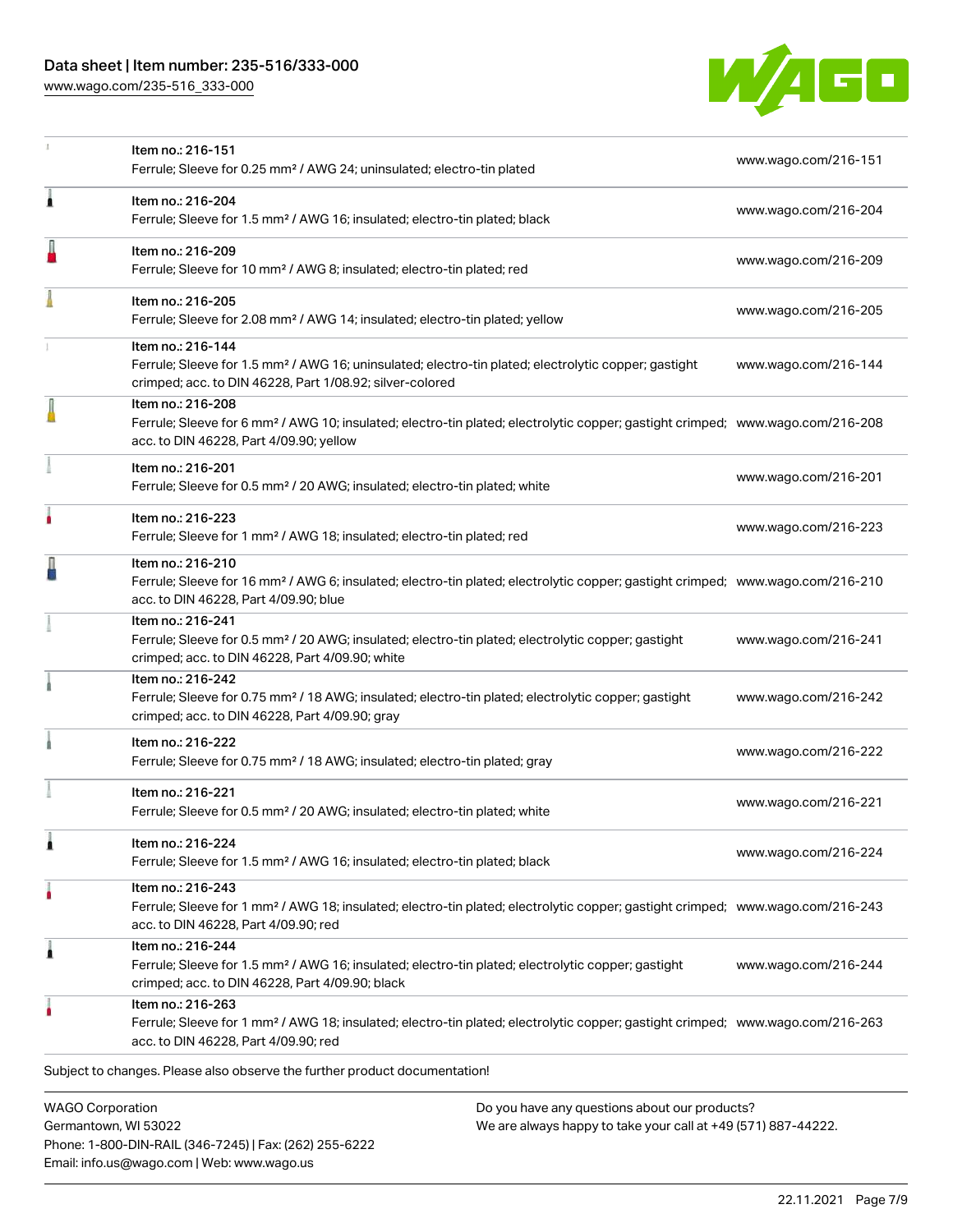[www.wago.com/235-516\\_333-000](http://www.wago.com/235-516_333-000)



|                                   | Item no.: 216-246<br>Ferrule; Sleeve for 2.5 mm <sup>2</sup> / AWG 14; insulated; electro-tin plated; electrolytic copper; gastight<br>www.wago.com/216-246<br>crimped; acc. to DIN 46228, Part 4/09.90; blue  |            |                      |                      |
|-----------------------------------|----------------------------------------------------------------------------------------------------------------------------------------------------------------------------------------------------------------|------------|----------------------|----------------------|
| ñ                                 | Item no.: 216-266<br>Ferrule; Sleeve for 2.5 mm <sup>2</sup> / AWG 14; insulated; electro-tin plated; electrolytic copper; gastight<br>crimped; acc. to DIN 46228, Part 4/09.90; blue                          |            |                      | www.wago.com/216-266 |
| 1                                 | Item no.: 216-264<br>Ferrule; Sleeve for 1.5 mm <sup>2</sup> / AWG 16; insulated; electro-tin plated; electrolytic copper; gastight<br>crimped; acc. to DIN 46228, Part 4/09.90; black                         |            |                      | www.wago.com/216-264 |
| 1                                 | Item no.: 216-284<br>Ferrule; Sleeve for 1.5 mm <sup>2</sup> / AWG 16; insulated; electro-tin plated; electrolytic copper; gastight<br>crimped; acc. to DIN 46228, Part 4/09.90; black                         |            |                      | www.wago.com/216-284 |
| n                                 | Item no.: 216-286<br>Ferrule; Sleeve for 2.5 mm <sup>2</sup> / AWG 14; insulated; electro-tin plated; electrolytic copper; gastight<br>crimped; acc. to DIN 46228, Part 4/09.90; blue                          |            |                      | www.wago.com/216-286 |
| I                                 | Item no.: 216-287<br>Ferrule; Sleeve for 4 mm <sup>2</sup> / AWG 12; insulated; electro-tin plated; electrolytic copper; gastight crimped; www.wago.com/216-287<br>acc. to DIN 46228, Part 4/09.90; gray       |            |                      |                      |
|                                   | Item no.: 216-262<br>Ferrule; Sleeve for 0.75 mm <sup>2</sup> / 18 AWG; insulated; electro-tin plated; electrolytic copper; gastight<br>www.wago.com/216-262<br>crimped; acc. to DIN 46228, Part 4/09.90; gray |            |                      |                      |
|                                   | Item no.: 216-288<br>Ferrule; Sleeve for 6 mm <sup>2</sup> / AWG 10; insulated; electro-tin plated; electrolytic copper; gastight crimped; www.wago.com/216-288<br>acc. to DIN 46228, Part 4/09.90; yellow     |            |                      |                      |
|                                   | Item no.: 216-289<br>Ferrule; Sleeve for 10 mm <sup>2</sup> / AWG 8; insulated; electro-tin plated; electrolytic copper; gastight crimped; www.wago.com/216-289<br>acc. to DIN 46228, Part 4/09.90; red        |            |                      |                      |
|                                   | Item no.: 216-301<br>Ferrule; Sleeve for 0.25 mm <sup>2</sup> / AWG 24; insulated; electro-tin plated; yellow                                                                                                  |            | www.wago.com/216-301 |                      |
|                                   | Item no.: 216-321<br>Ferrule; Sleeve for 0.25 mm <sup>2</sup> / AWG 24; insulated; electro-tin plated; yellow                                                                                                  |            | www.wago.com/216-321 |                      |
|                                   | Item no.: 216-322<br>www.wago.com/216-322<br>Ferrule; Sleeve for 0.34 mm <sup>2</sup> / 22 AWG; insulated; electro-tin plated; green                                                                           |            |                      |                      |
|                                   | Item no.: 216-267<br>Ferrule; Sleeve for 4 mm <sup>2</sup> / AWG 12; insulated; electro-tin plated; electrolytic copper; gastight crimped; www.wago.com/216-267<br>acc. to DIN 46228, Part 4/09.90; gray       |            |                      |                      |
|                                   | Item no.: 216-302<br>Ferrule; Sleeve for 0.34 mm <sup>2</sup> / 22 AWG; insulated; electro-tin plated; light turquoise                                                                                         |            | www.wago.com/216-302 |                      |
| <b>Downloads</b><br>Documentation |                                                                                                                                                                                                                |            |                      |                      |
| <b>Additional Information</b>     |                                                                                                                                                                                                                |            |                      |                      |
| <b>Technical explanations</b>     |                                                                                                                                                                                                                | 2019 Apr 3 | pdf                  | Download             |
|                                   | Subject to changes. Please also observe the further product documentation!                                                                                                                                     |            |                      |                      |

| WAGO Corporation                                       | Do you have any questions about our products?                 |
|--------------------------------------------------------|---------------------------------------------------------------|
| Germantown, WI 53022                                   | We are always happy to take your call at +49 (571) 887-44222. |
| Phone: 1-800-DIN-RAIL (346-7245)   Fax: (262) 255-6222 |                                                               |
| Email: info.us@wago.com   Web: www.wago.us             |                                                               |